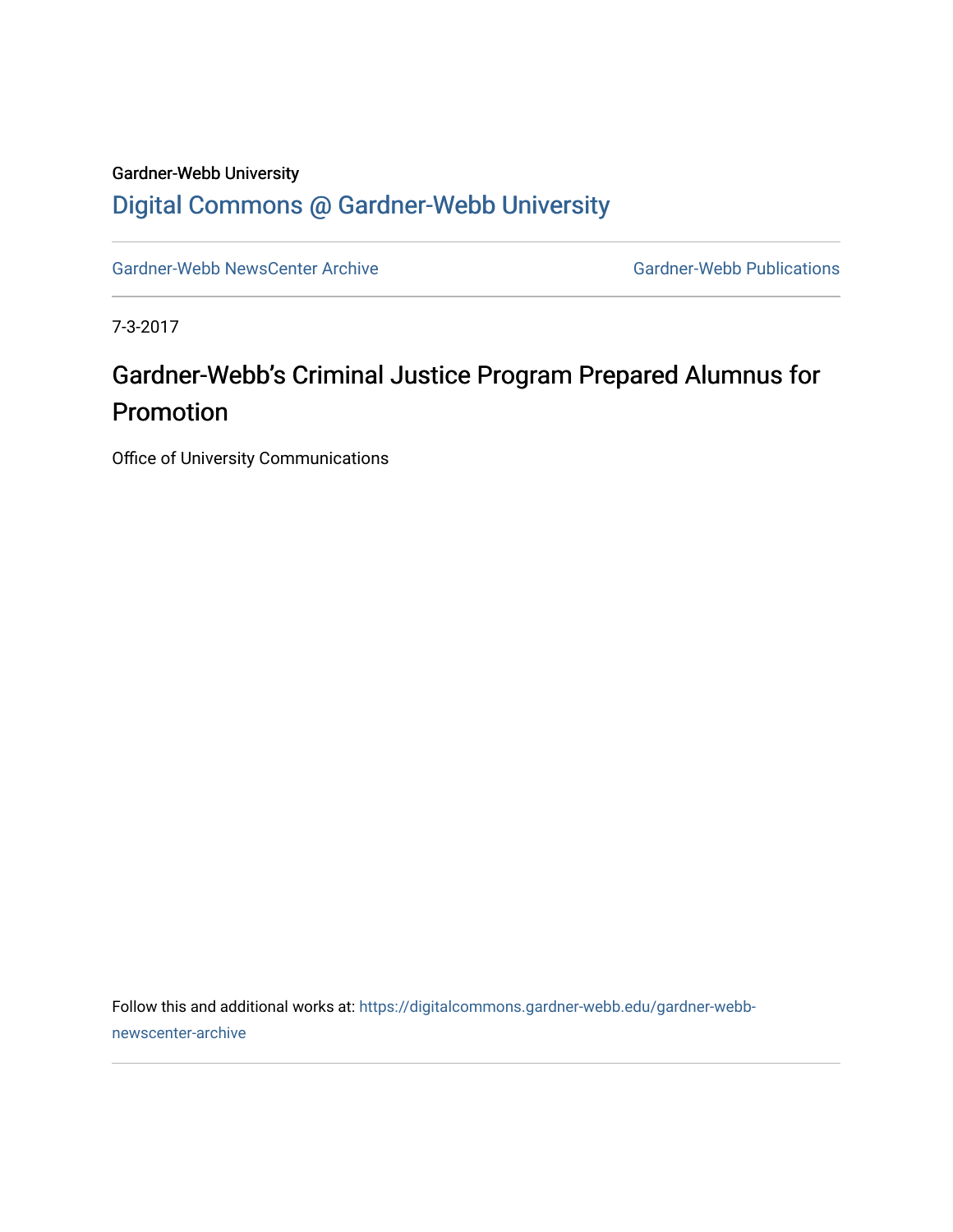## **Gardner-Webb's Criminal Justice Program Prepared Alumnus for Promotion**

**webpublish.gardner-webb.edu**[/newscenter/gardner-webbs-criminal-justice-program-prepared-alumnus-for](https://webpublish.gardner-webb.edu/newscenter/gardner-webbs-criminal-justice-program-prepared-alumnus-for-promotion/)promotion/

Office of University **Communications** 

July 3, 2017

*Mark Lineberry '15 Serves as Assistant Chief of Police in Asheboro, N.C.*

Mark Lineberry, left, is sworn in as Lieutenant Colonel by the Asheboro, N.C., Police Chief Jody Williams, also a GWU alum.

Mark Lineberry '15 joined the Asheboro (N.C.) Police Department in 1992 as a patrol officer. He aspired to follow the example of his grandfather, who was also in law enforcement. As he serves the community, Lineberry's goal is to make a difference in someone's life.

He moved through the ranks, serving as a detective and then a sergeant in the Criminal Investigative Division. He obtained his associate's degree and received more promotions, but needed a bachelor's degree to advance further. "I decided on Gardner-Webb University, because several co-workers attended there, and GWU offered both online and seated classes in Troy, N.C.," observed Lineberry, who was a recipient of the Dr. Barry Hambright Memorial Endowed Scholarship.

Lineberry is one of 15 current or retired officers from the Asheboro Police Department to graduate from Gardner-Webb's Degree Completion Program (DCP). He and his colleagues like the structure of the program, along with the knowledgeable professors and helpful advisors. "In my Criminal Justice classes, I loved the discussion boards," Lineberry stated. "I could express my opinion and read other opinions which sometimes enlightened me to different viewpoints. I also liked learning the new trends and technology in police-related work."

While the criminal justice classes helped Lineberry on the job, courses outside of his major affected him personally. "I believe my studies in the Old and New Testaments were beneficial for me," he reflected. "I had never studied the Bible like I did when taking those two classes. When I read the Bible today, I read and research more on what the verse is saying."